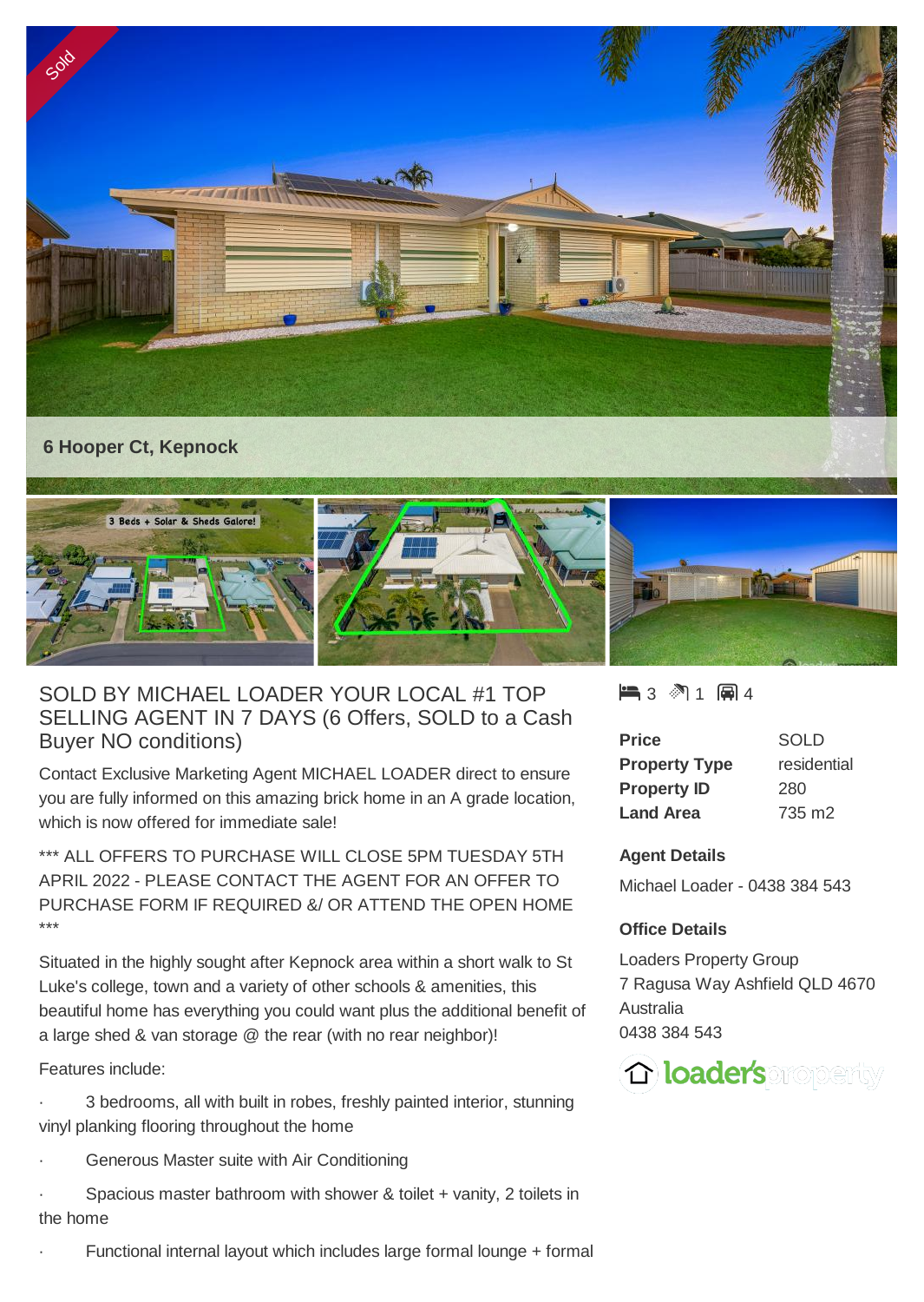dining area

Sizeable centrally located kitchen with quality appliances. The kitchen offers an abundance of bench space & storage

Generous sized outdoor alfresco area which flows seamlessly from off the kitchen/dinning space providing a great spot to entertain. Super private area which has custom aluminum privacy screens installed which still allow a lovely breeze through

The full-length outdoor area is the ideal spot to entertain with a great outlook

NO rear neighbor, lovely rural type outlook with rear gate access if required

FULL SOLAR POWER, no more \$\$\$ bills

The home features a list of great finishing's including security screens, mower strips to the entire home, A/C's to keep the home cool all year round, the home is in immaculate order inside & out

Single remote lock up garage attached to the home + HUGE additional 7x7m colour bond shed at the rear, Huge 8m x 3 m carport was built for the caravan / motor home (high clearance)

The shed is fully powered and lit and there is plenty of side access for the boat/van. The shed features storage level & additional lean too for storage to the rear

Water tank to service the yard, some fruit tree's, low maintenance

This awesome property is set on a manicured 735m2 allotment, fully landscaped & fenced in one of Bundaberg's most sought after locations.

Easy care yard, plenty of room for the kids / pets to enjoy, the ideal home base for the busy traveler

The home is ABSOLUTELY IMMACULATE inside & out with the current owners very fussy! Just unpack and enjoy this great property in a trendy location. This property would make a cracking first home, grey nomad base, or investment property

Current rental appraisal  $@$  \$480-\$520 per week, just sit back and let your tenants pay it off whilst you sleep, Quality property in quality location!

Tightly held and very quiet location, located amongst quality homes, just a short walk to parks, schooling and town. Walk to Aldi (1.4km), shops and just a short direct 10-minute drive to Bargara Beach.

· Located in quiet cul-de-sac with no passing traffic, very private and secure with the house designed to capture the prevailing breezes

Built by a quality local builder, absolute immaculate order, a true credit to the current owner!

**GREY NOMADS, BUSY PROFESSIONALS OR FIRST HOME** BUYERS WANTING A GREAT VALUE PROPERTY, THIS ONE IS FOR YOU!

RELOCATION BECKONS, SELLING NOW.... WAY TOO MANY FEATURES TO NAME, IT'S BEST YOU COME SEE FOR YOURSELF!